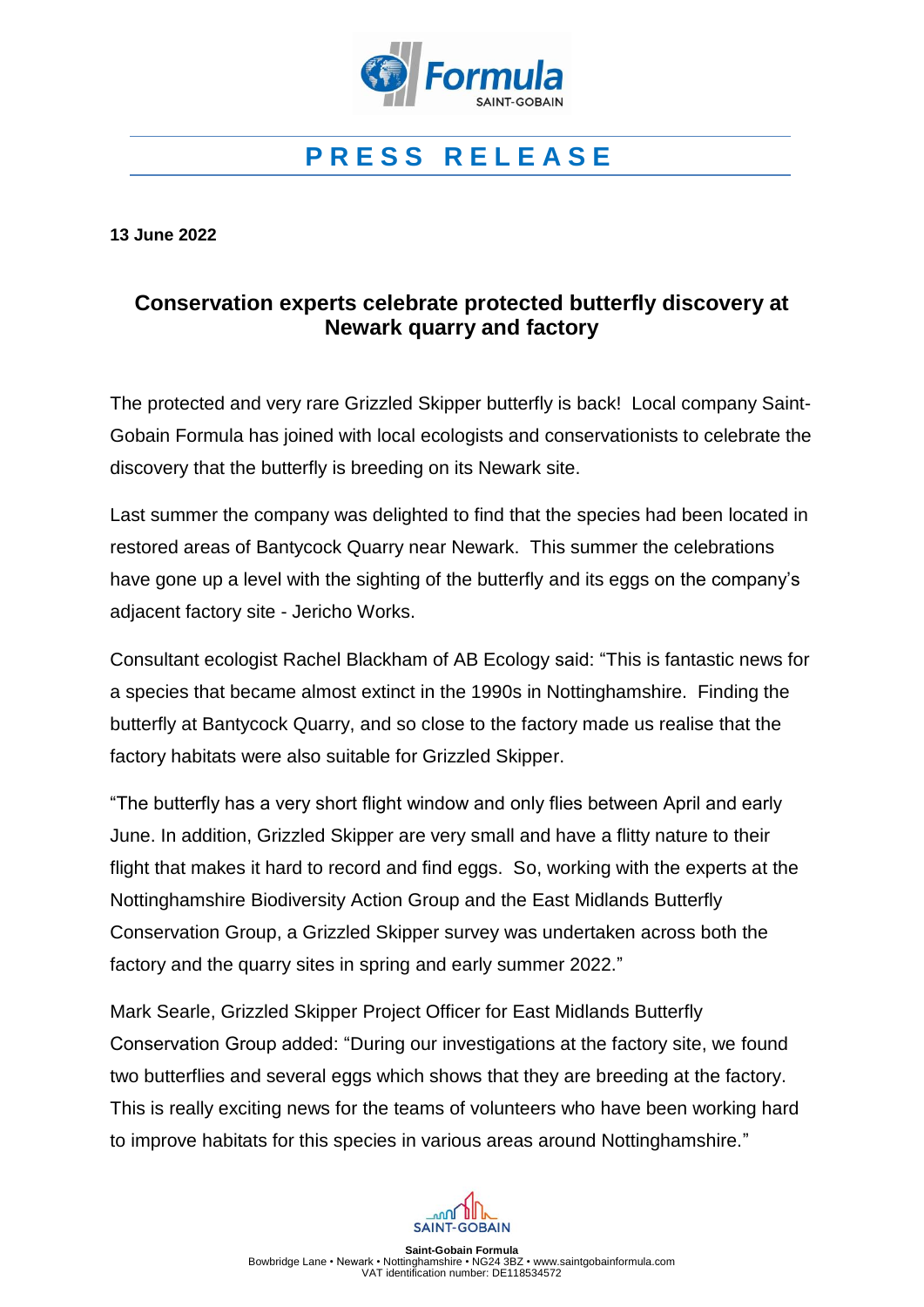

Andrea Dudley, Saint-Gobain Regional Environment, Health and Safety Business Partner added: "As a company, we are committed to improving and enhancing biodiversity around our sites, so we are delighted with this news. We are hoping to now do some targeted habitat management for the butterfly at the factory site to improve the habitats for the future. We are all keen to see the Grizzled Skipper go from strength to strength at the site."

*For more information about the work to protect this butterfly visit [Grizzled Skipper](https://nottsbag.org.uk/projects/grizzled-skipper/)  Project – [Nottinghamshire Biodiversity Action Group \(nottsbag.org.uk\)](https://nottsbag.org.uk/projects/grizzled-skipper/)*

- Ends -

# **NOTES TO EDITORS:**

# **ABOUT SAINT-GOBAIN FORMULA:**

Saint-Gobain Formula is a leading supplier of industrial plaster and gypsum products.

Through our people, we aim to build long-term partnerships with our customers worldwide, by excelling in product quality, customer service, technical support, innovation and sustainability.

#### **Key Markets and Figures**

- Supplier of high-performance industrial plaster and gypsum products for ceramics, construction materials, fibrous and decorative plaster, food, agriculture and environment, dental and personal care markets
- 8 manufacturing locations: Germany, UK, France, Spain, Romania, Turkey, Thailand & Egypt
- We sell to over 80 countries worldwide
- With a Customer Satisfaction Index of more than +**97**%\*
- Our NPDs represent more than **22**% of our sales
- *\*CSI only applicable to 90% of our sales*

For more information about Saint-Gobain Formula visit [www.saintgobainformula.com](http://www.saintgobainformula.com/)